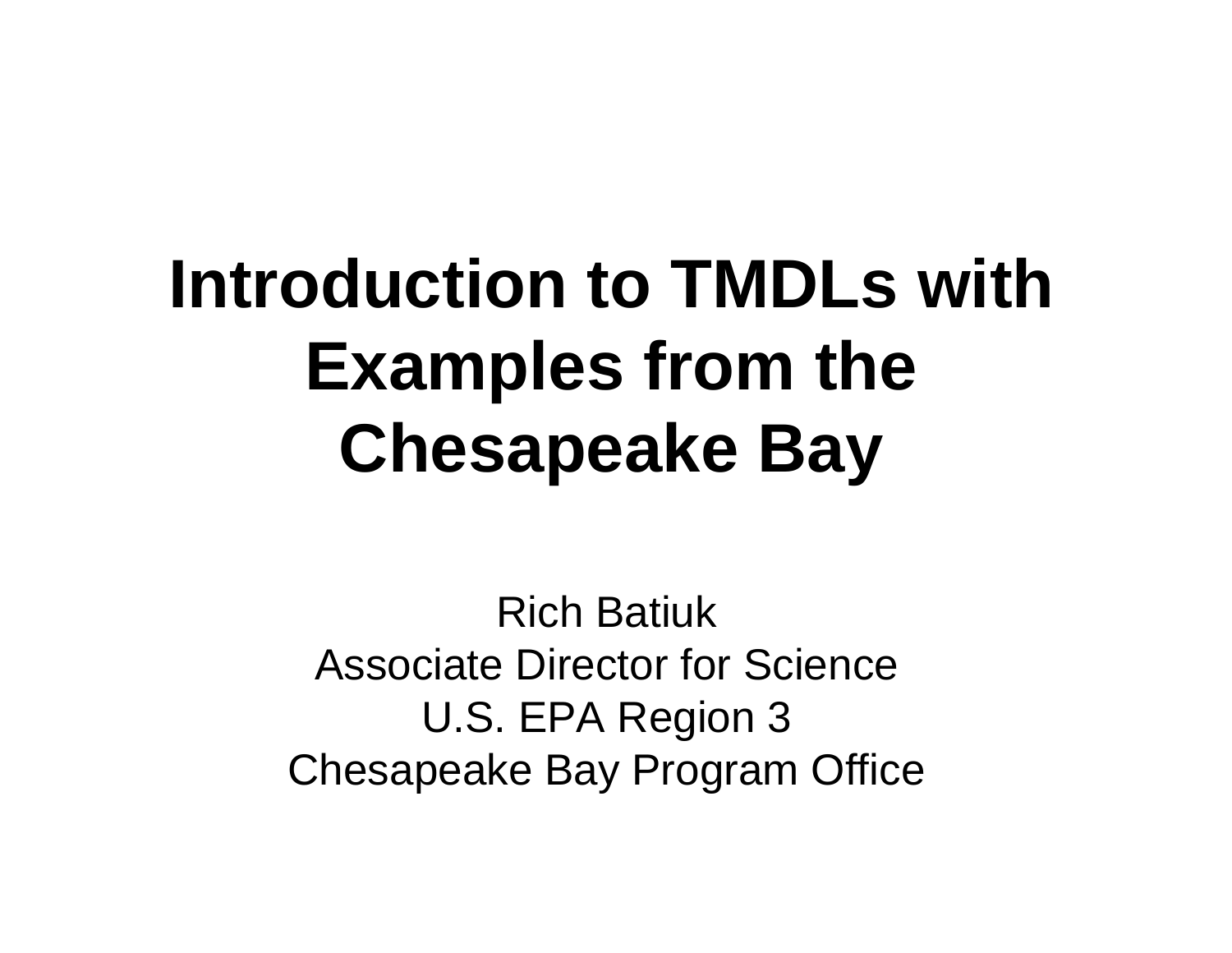## What is a TMDL?

A calculation of a pollutant load that assures that, when implemented, an impaired segment will attain and maintain all applicable water quality standards.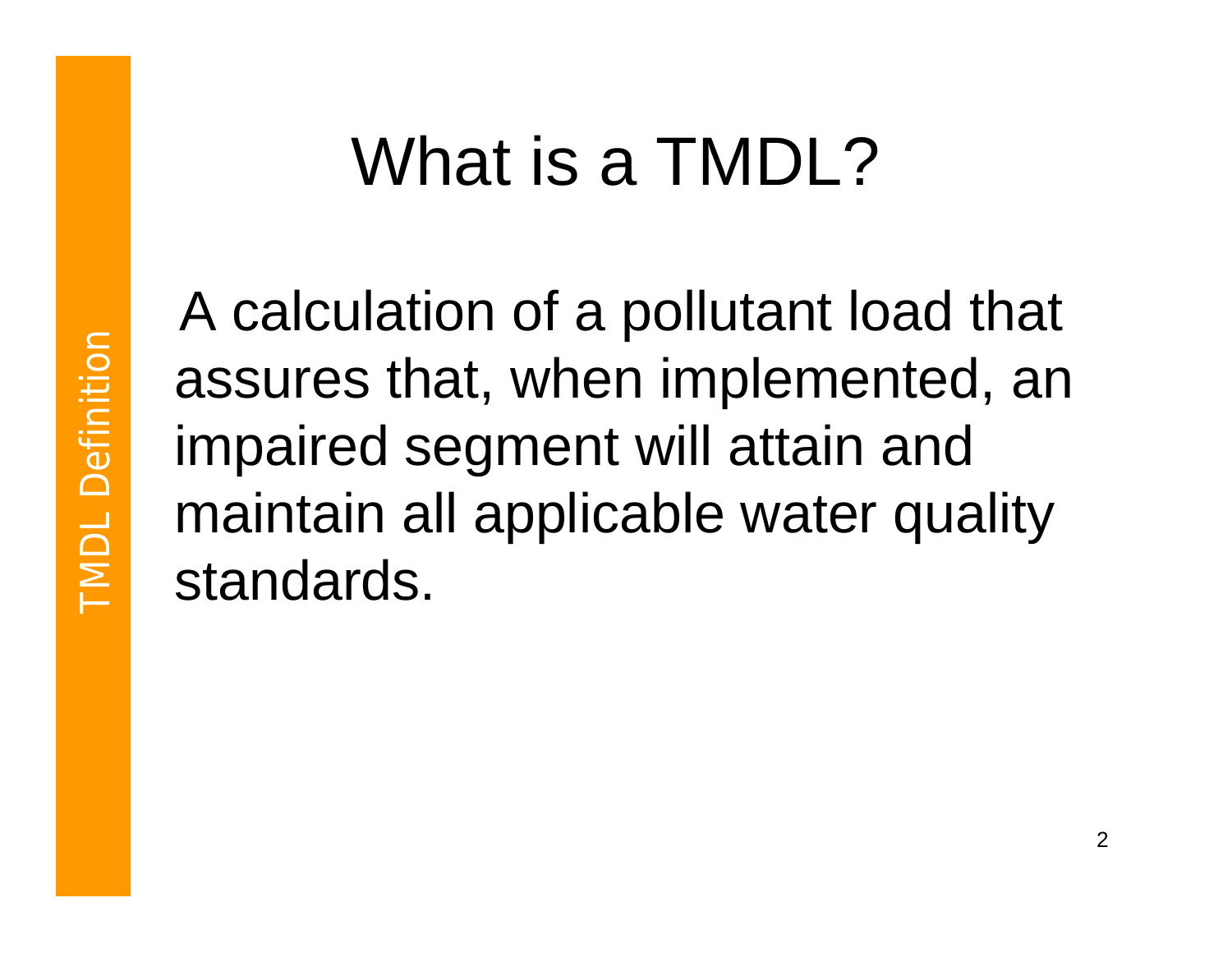## **What is a TMDL?**

### $TMDL = WLA + LA + MOS$

WLA = Sum of all point sources

LA = Sum of all nonpoint sources including natural background

MOS = Margin of safety accounting for uncertainty about the relationship between loads and water quality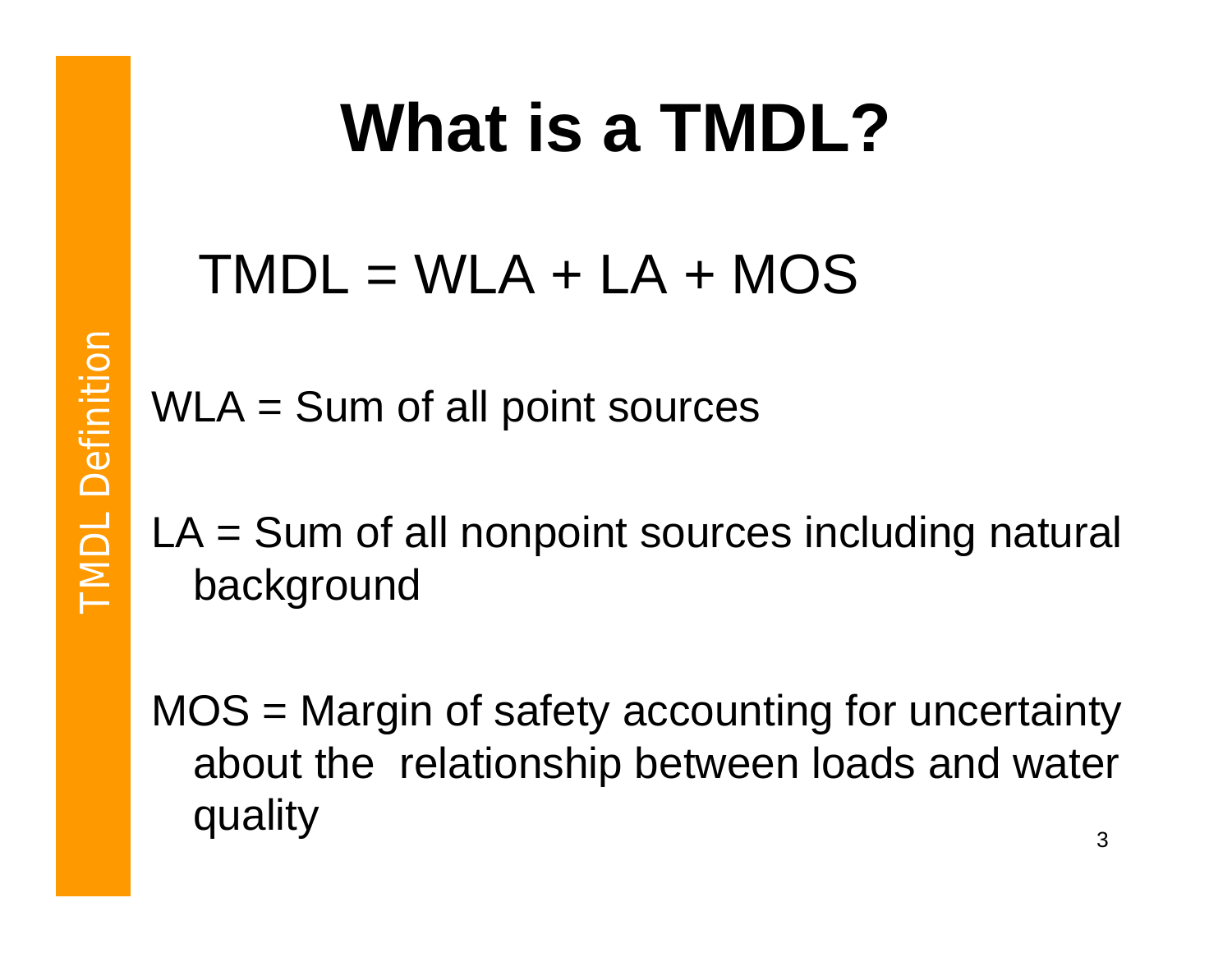# **TMDL Allocation**

Considerations when making allocation decisions:

- Source of the pollutant (point source or runoff)
- –Controllability of the pollutant (i.e., atmospheric)
- –Regulatory authority to control pollutant
- –Cost of each allocation option
- –Certainty of water quality impact in receiving water
- Reasonable assurance that allocation can be met
- –Stakeholders objectives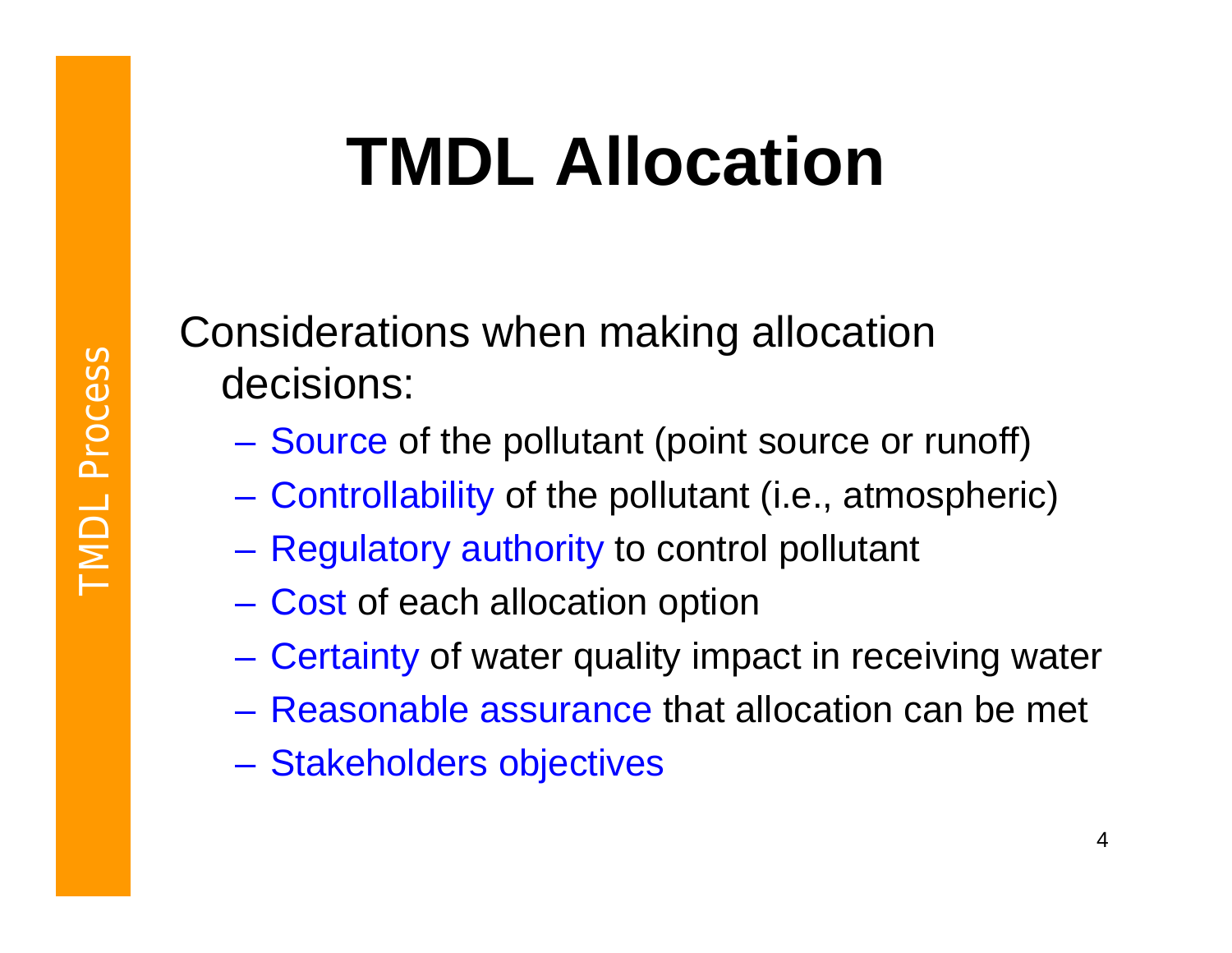## TMDL Allocation (cont.)

- Each point source with an individual NPDES permit receives an individual wasteload allocation (WLA)
- Point sources covered under general permits may get a gross wasteload allocation (WLA)
- All other sources and background must be included in the load allocation (LA), which can be one gross number or subdivided among individual sources or categories.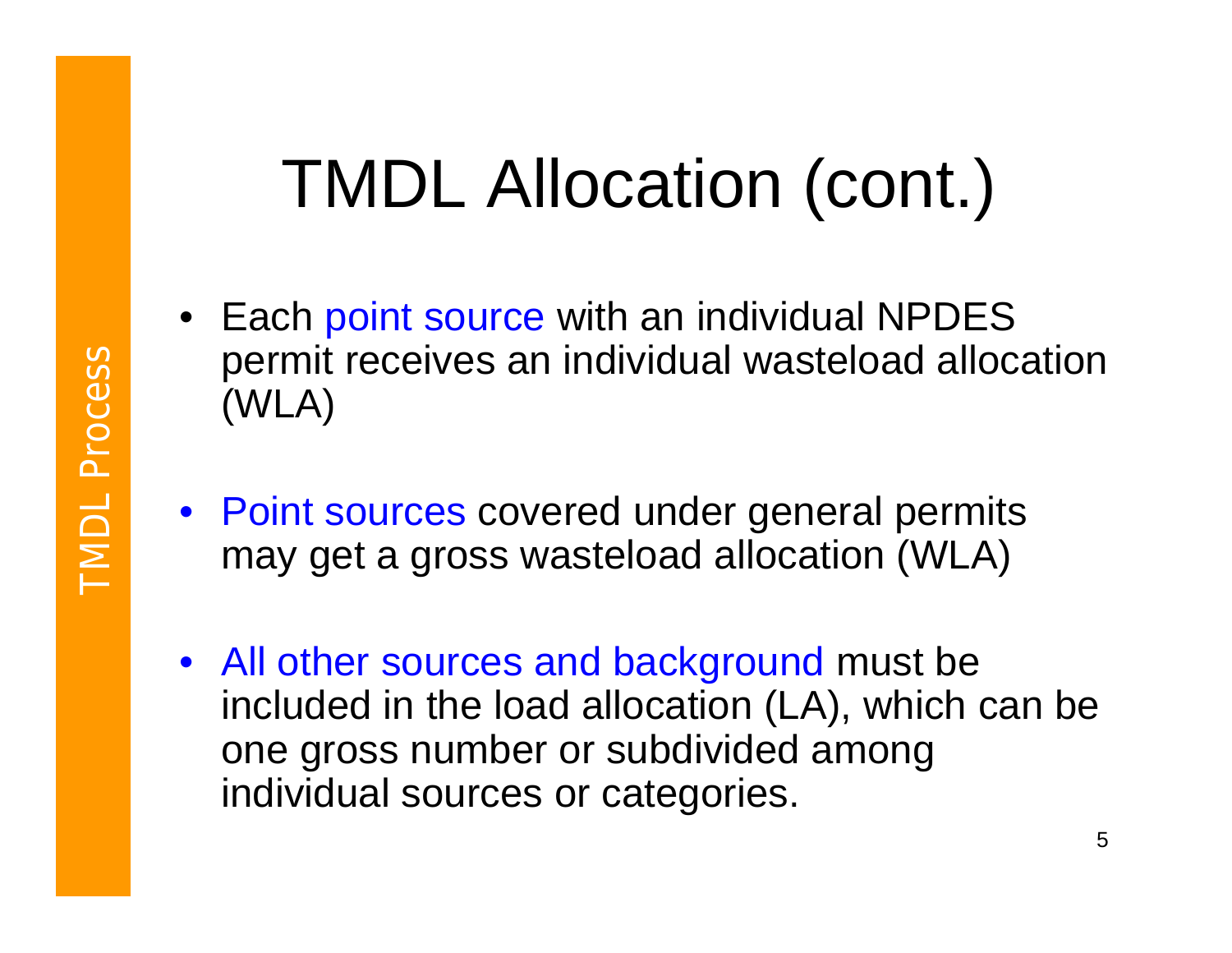### TMDL Allocation

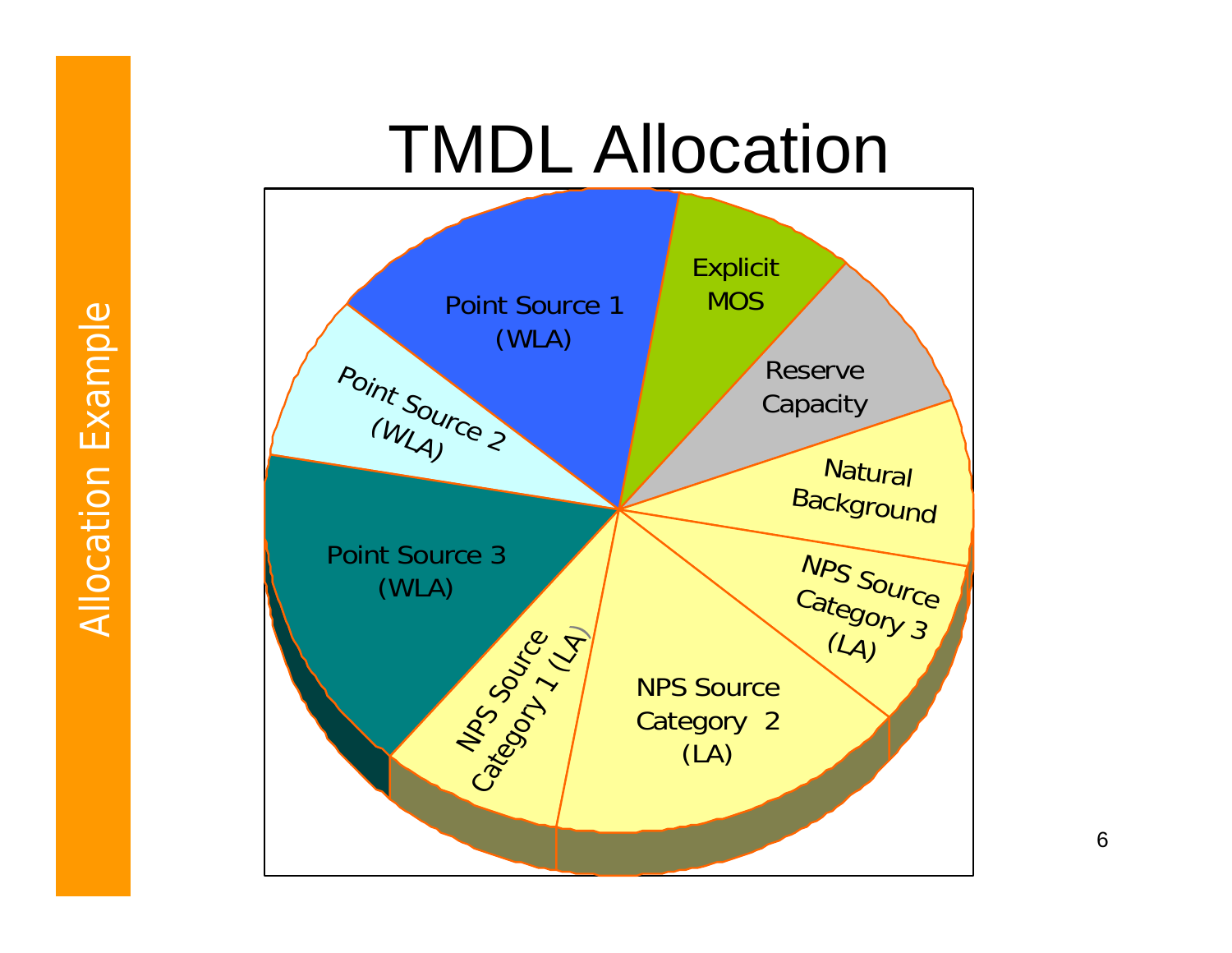# Listing of Impaired Waters

- 1. States identify waters not meeting WQS based on "*all existing and readily available information "*
- 2. States establish priorities for TMDLs on basis of the use and severity of problem
- 3. States develop schedule of TMDLs to be developed within 2 years
- 4. States provide long term plan complete TMDLs 8 to 13 years from first listing
- 5. EPA has 30 days to approve or disapprove list submitted April of each even year
	- and the state of the If EPA disapproves State list, EPA has 30 days to develop list for the State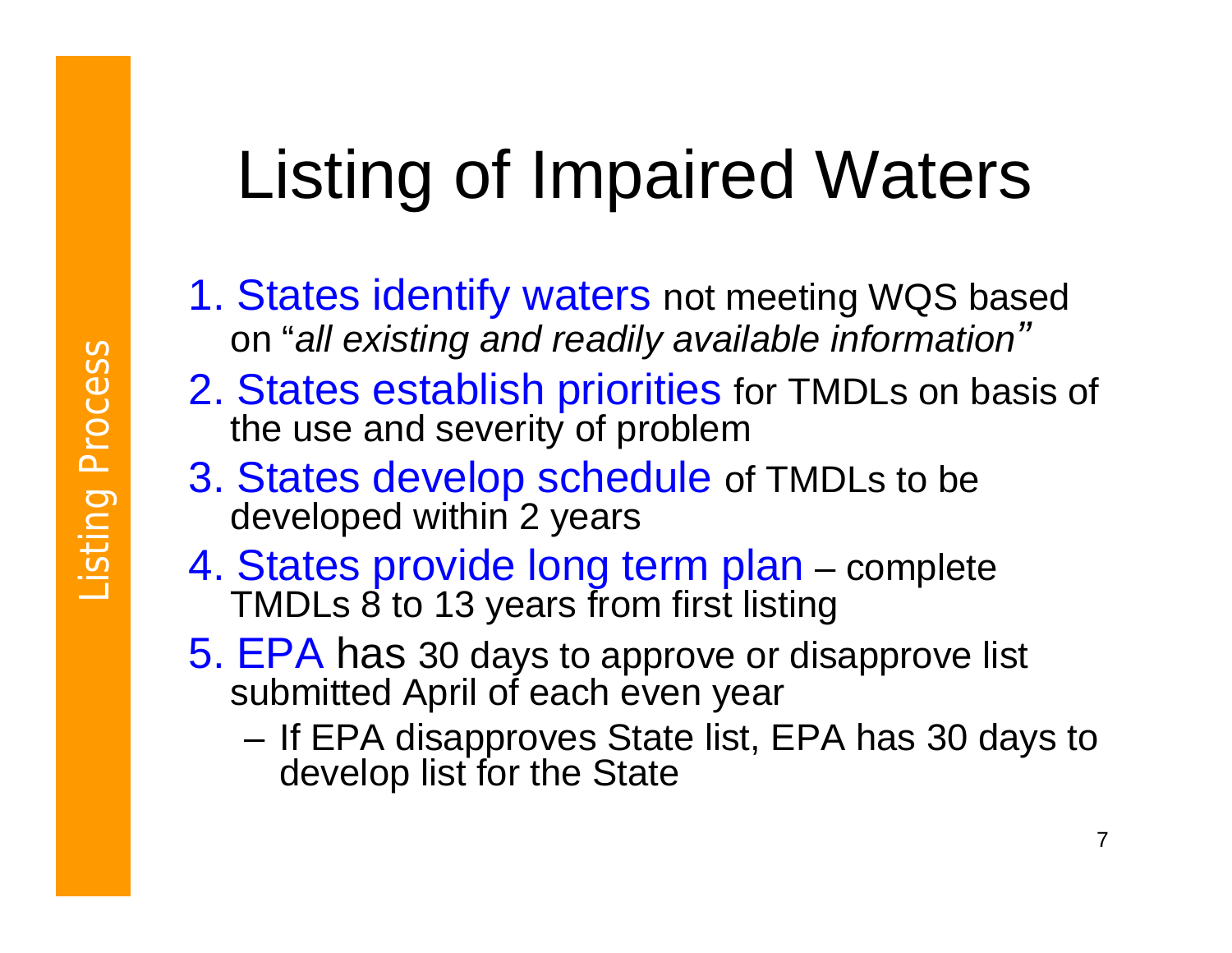# **CWA Restoration Framework CWA Restoration Framework**

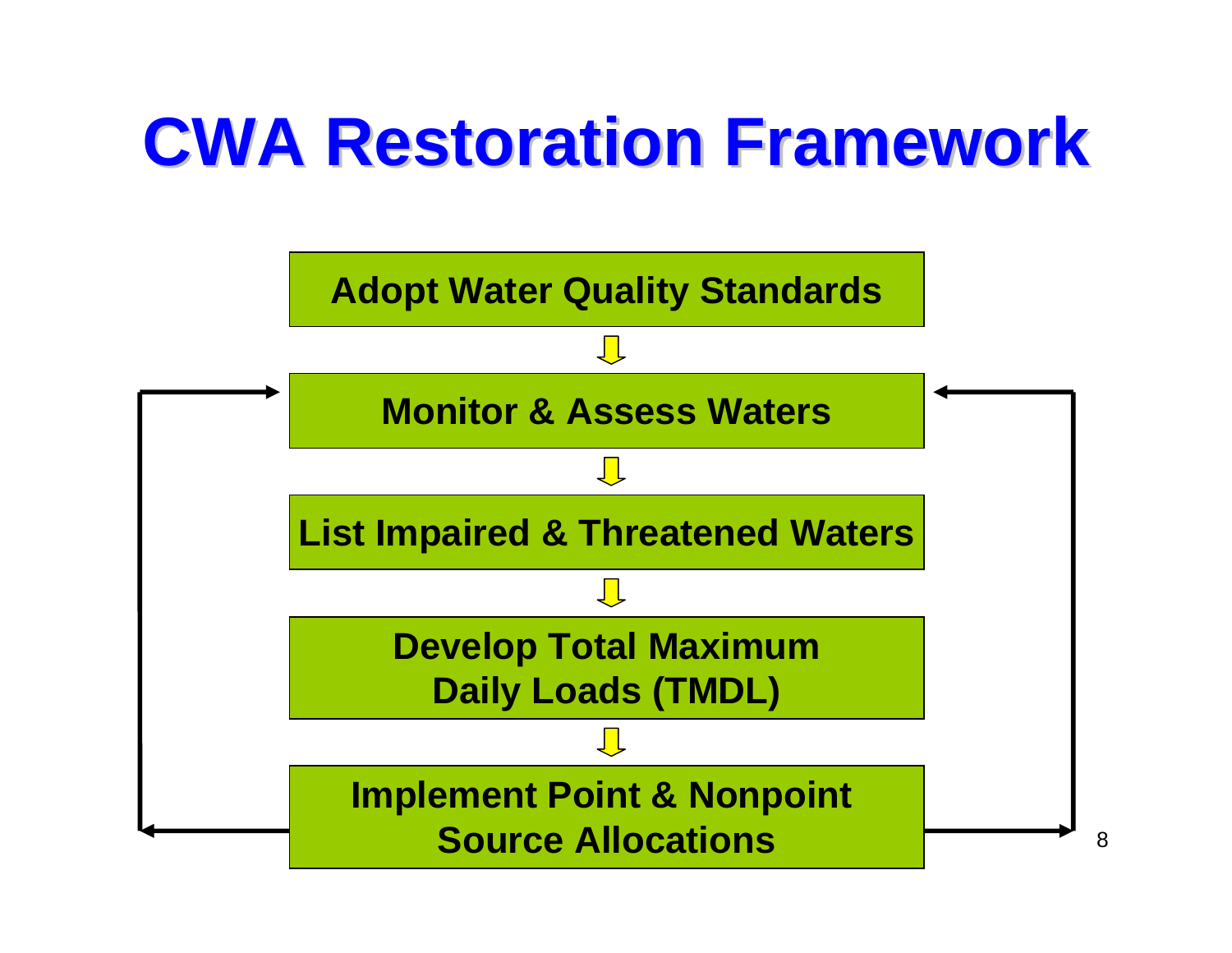# TMDL Implementation

- TMDLs are implemented through other sections of the Clean Water Act
- Point Sources:
	- Permit limits consistent with WLA are enforceable under CWA through National Pollutant Discharge Elimination System (NPDES)
	- –Issued by EPA or States w/ delegated authority
- Nonpoint Sources:
	- –No federal regulatory enforcement program
	- 9– Primarily implemented through State/local NPS management programs (limited number w/regulatory enforcement)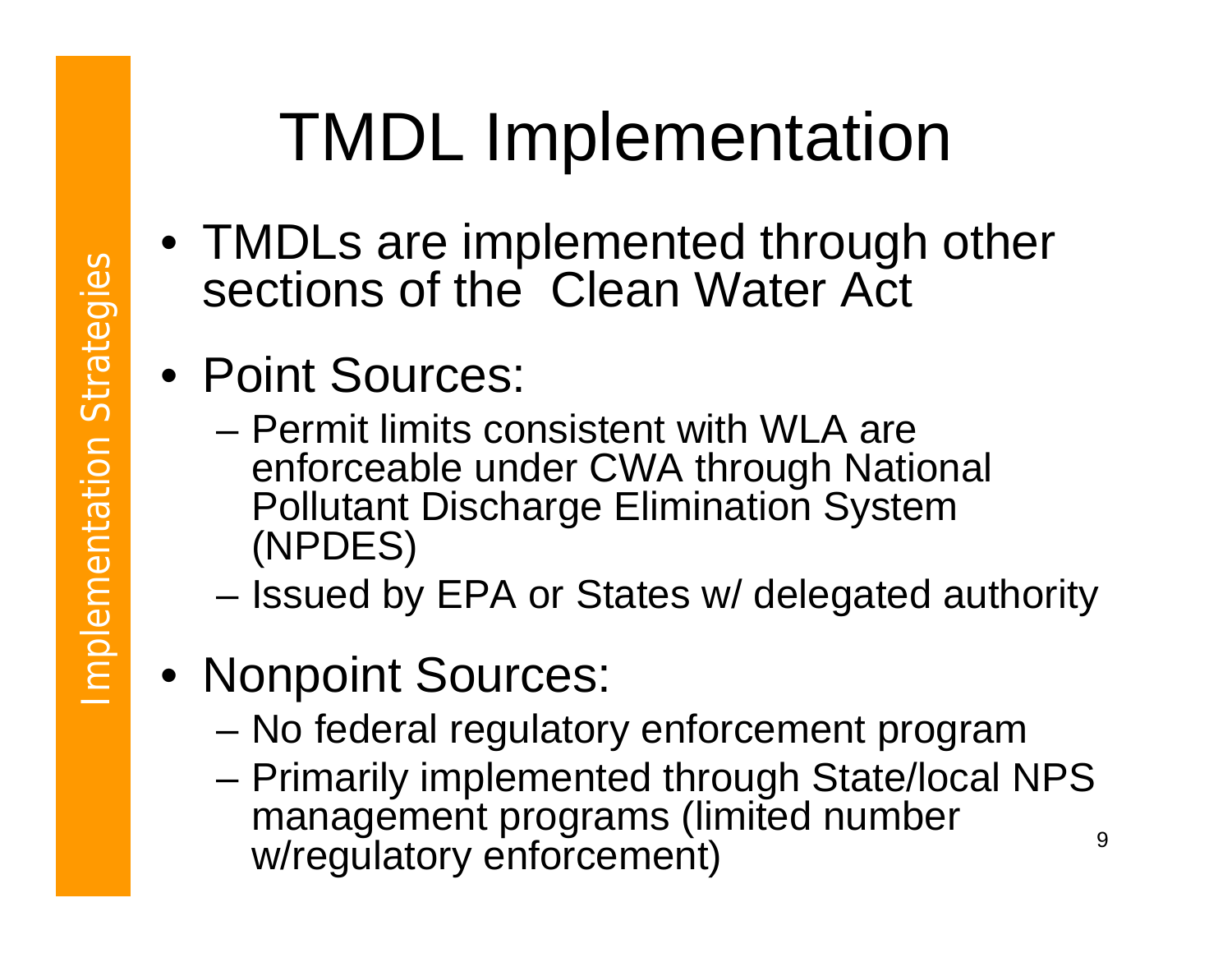**Low to no dissolved oxygen in the Bay and tidal rivers every summer**

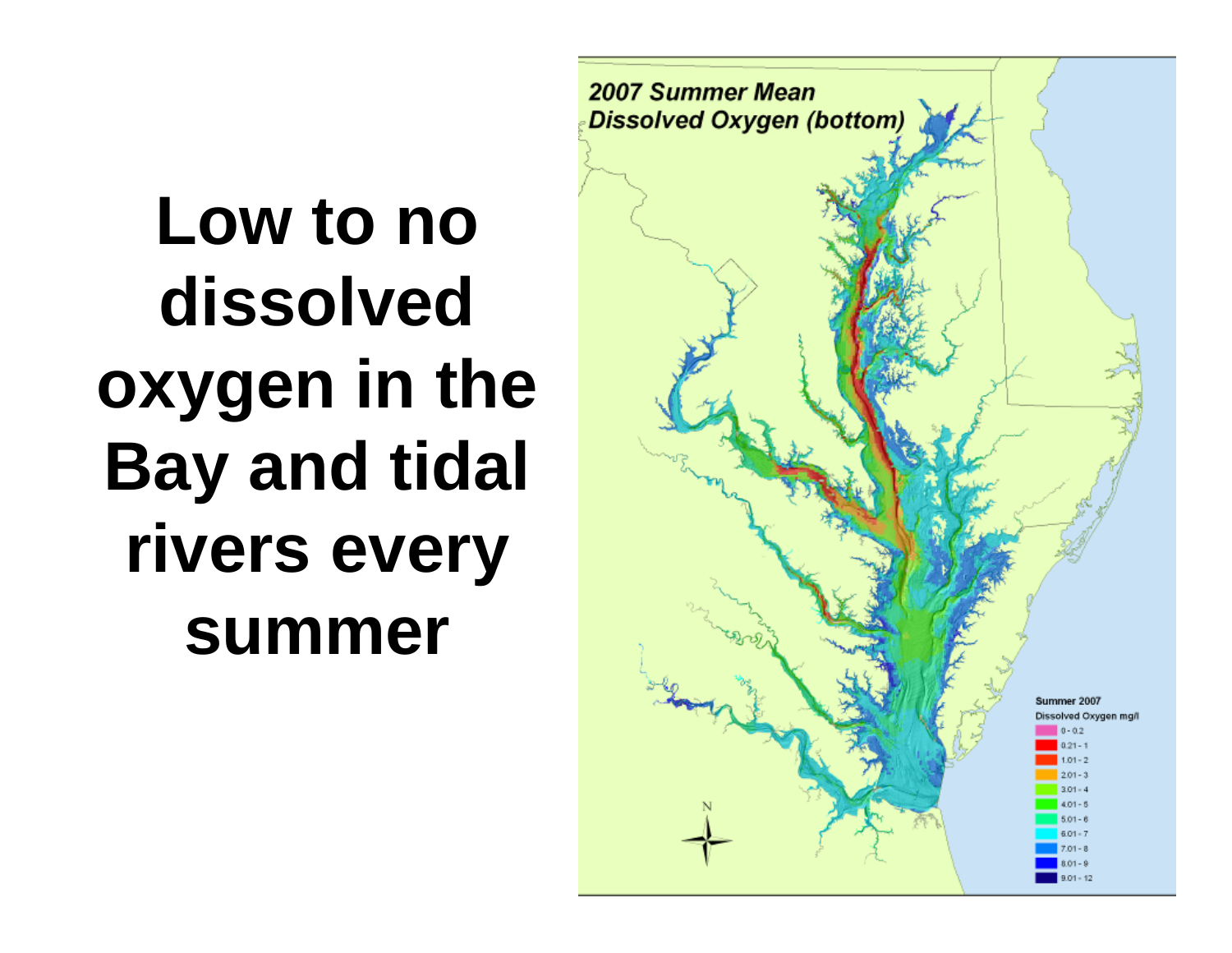#### **Impact of a Pound of Nitrogen/Phosphorus on Bay Water Quality**



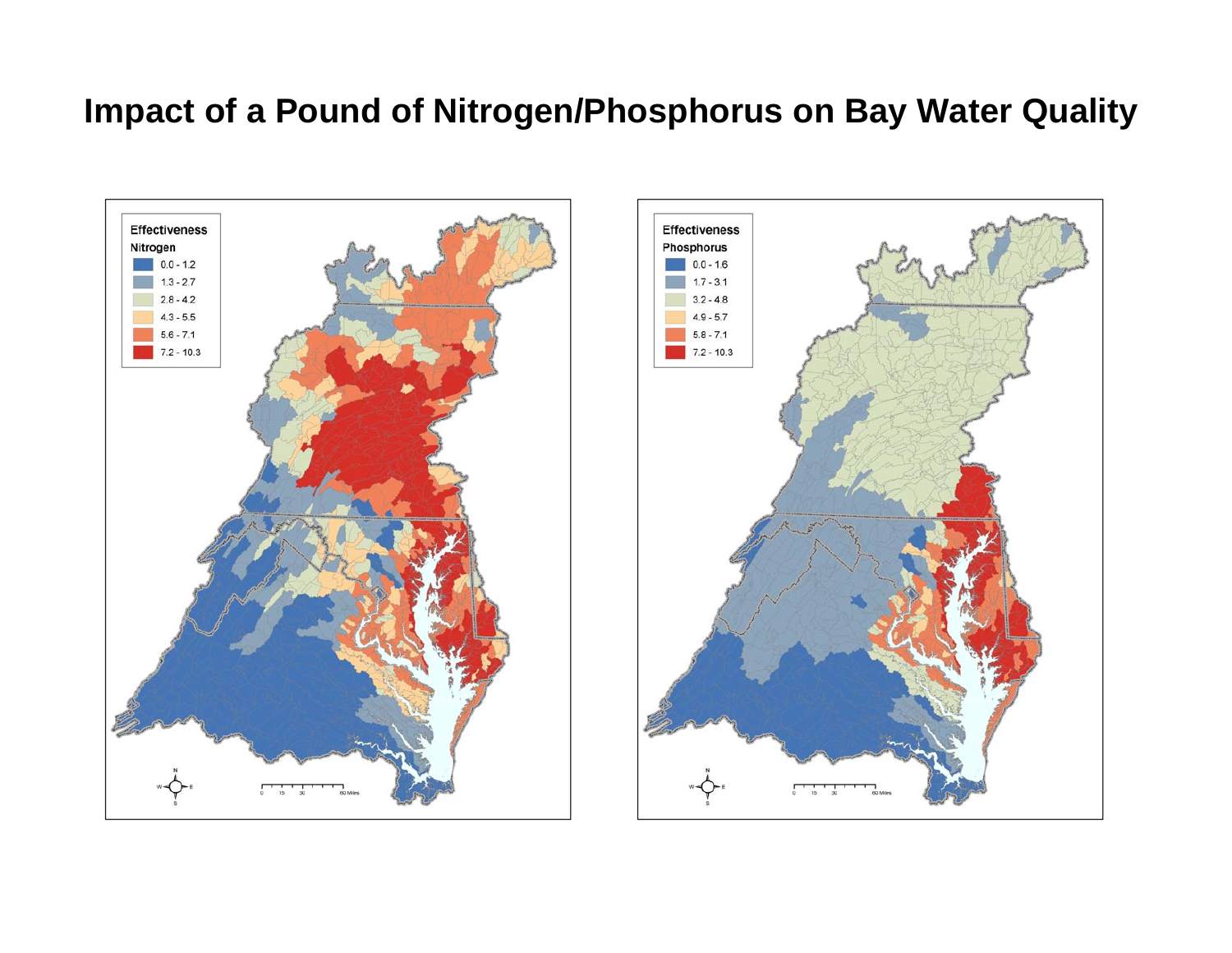#### **Major Rivers by Jurisdiction Ranked by Pollution Impact on Bay**

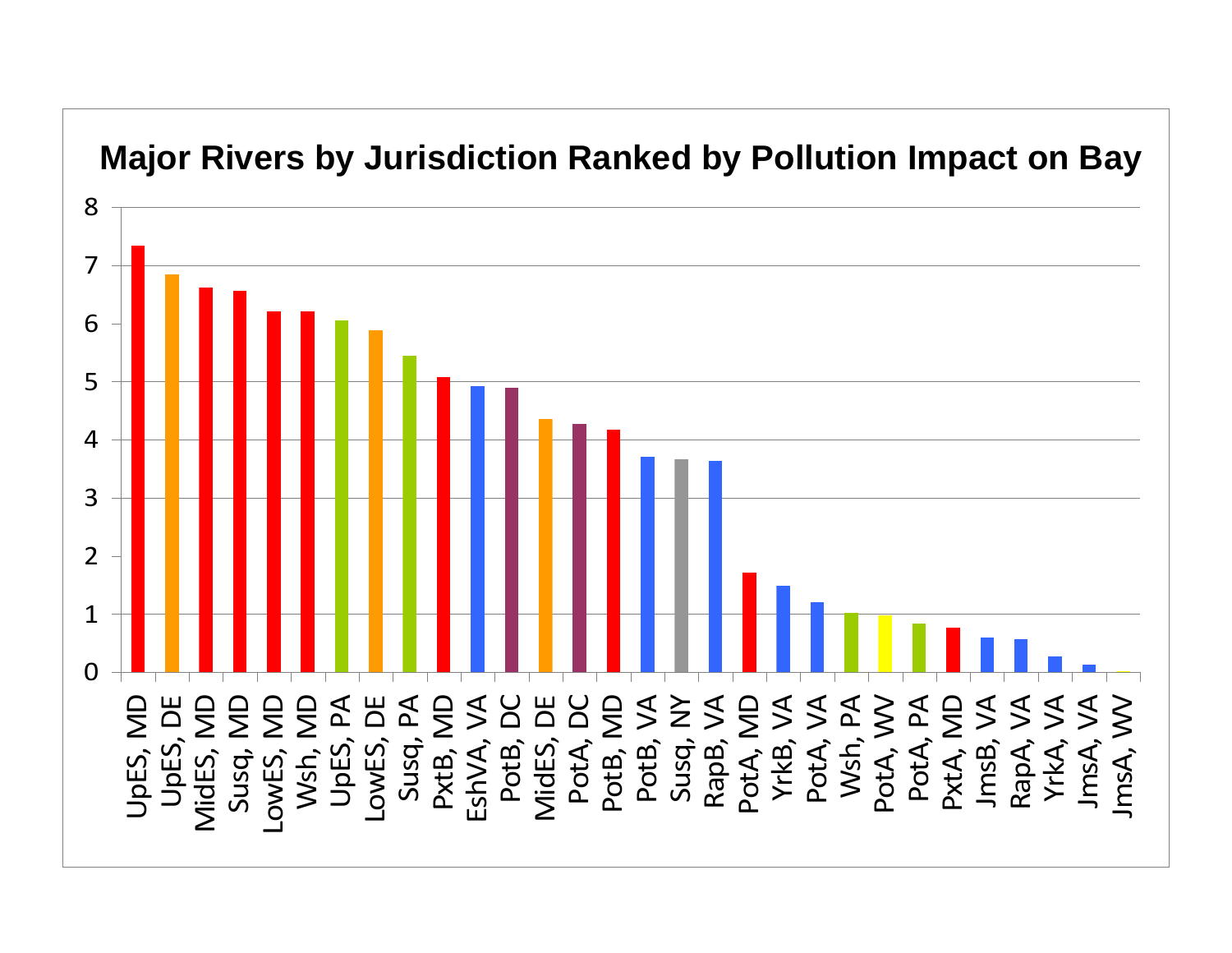### **Dissolved Oxygen Criteria Attainment**

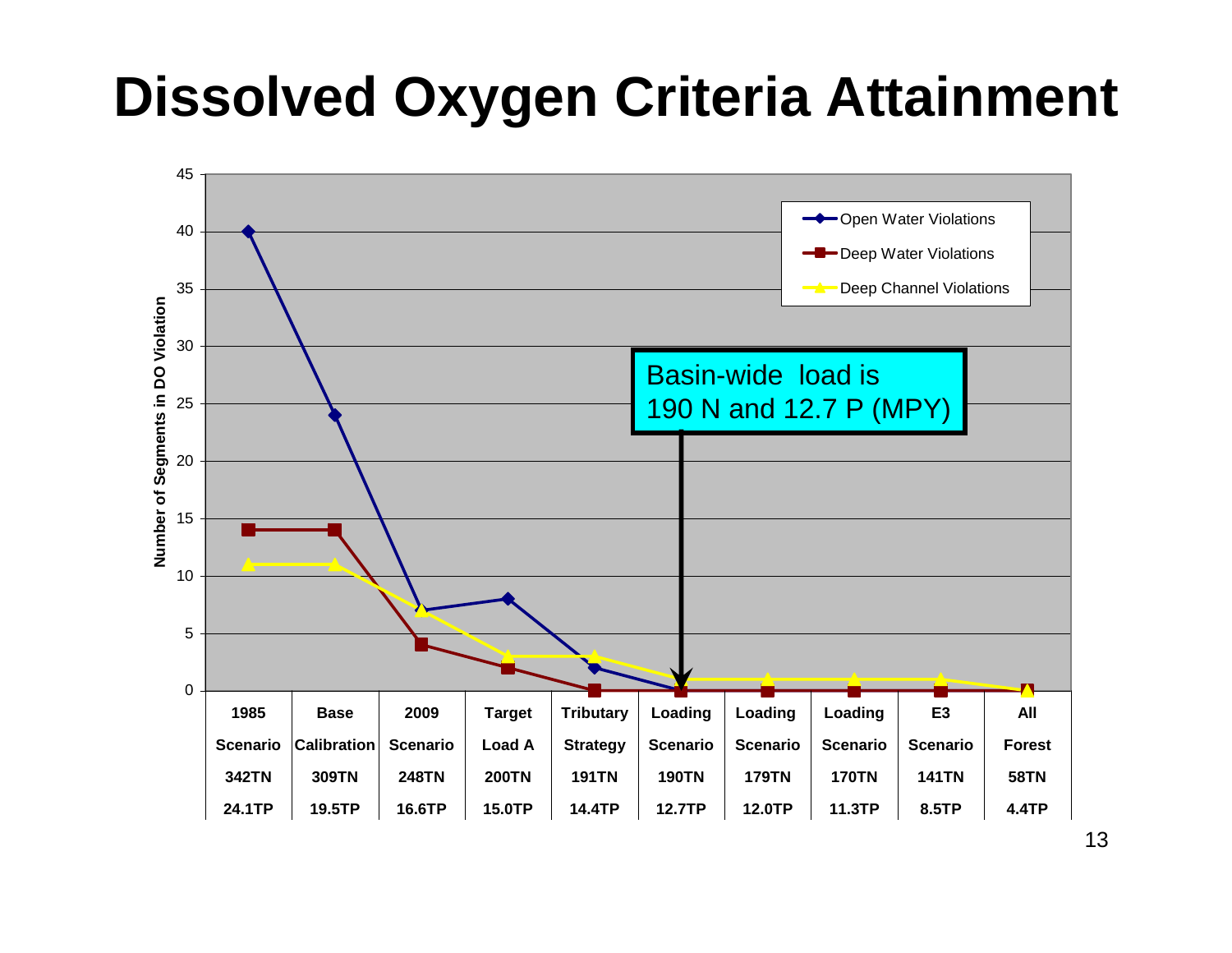### **Setting the Pollution Diet**

#### **Nitrogen Loads by Sector and Scenario-CBP Watershed Model P5.3**

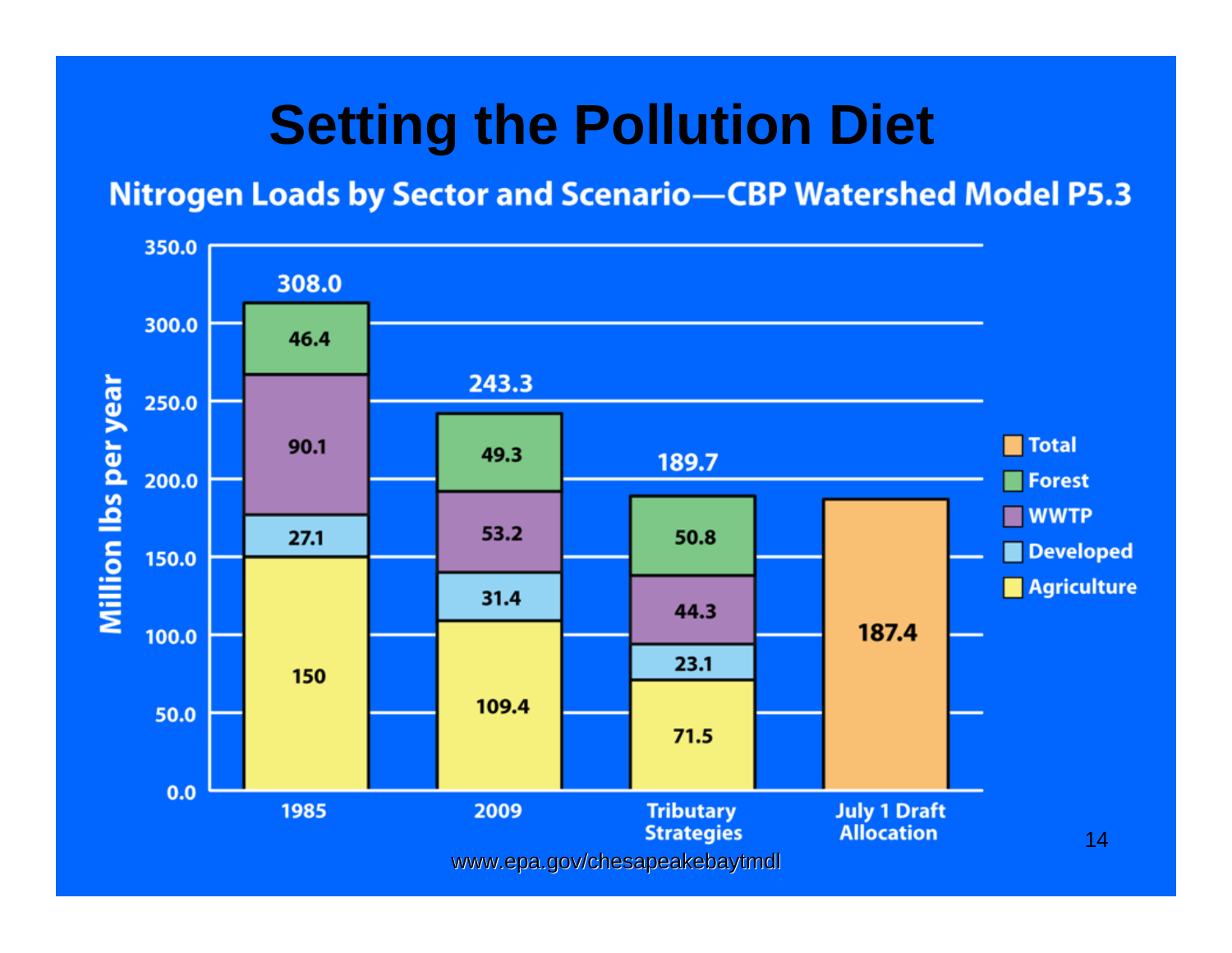### **Setting the Pollution Diet**

#### **Phosphorus Loads by Sector and Scenario-CBP Watershed Model P5.3**

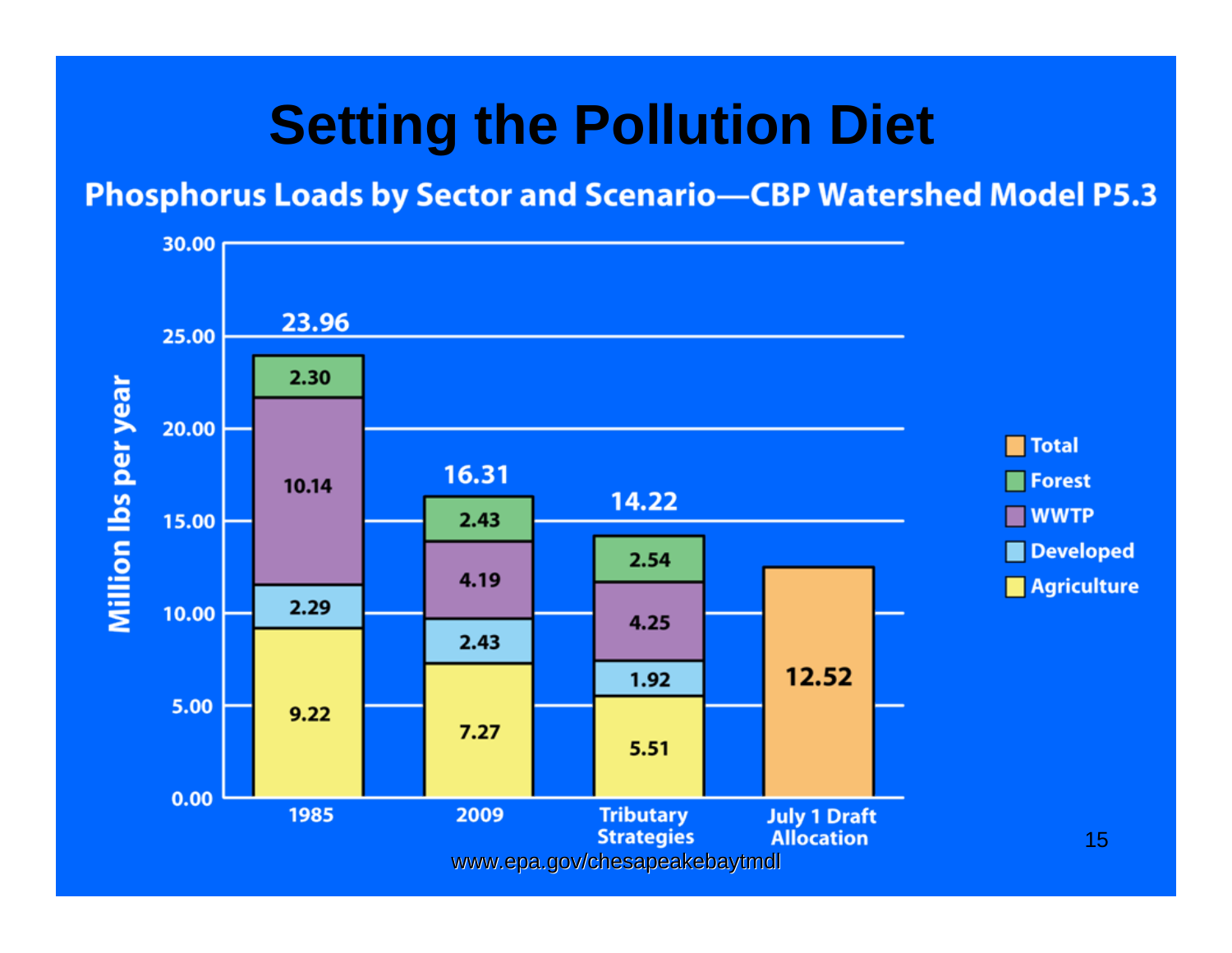### **8 Watershed Implementation Plan Elements**

- •Nutrient and Sediment Target Loads
- •Current Program Capacity
- •Mechanisms to Account for Growth
- •Gap Analysis
- Commitment to Fill Gaps: Policies, Rules, Dates for Key Actions
- •Tracking and Reporting Protocols
- • Contingencies for Delayed or Incomplete Implementation
- Detailed Appendix Supporting Bay TMDL Allocations •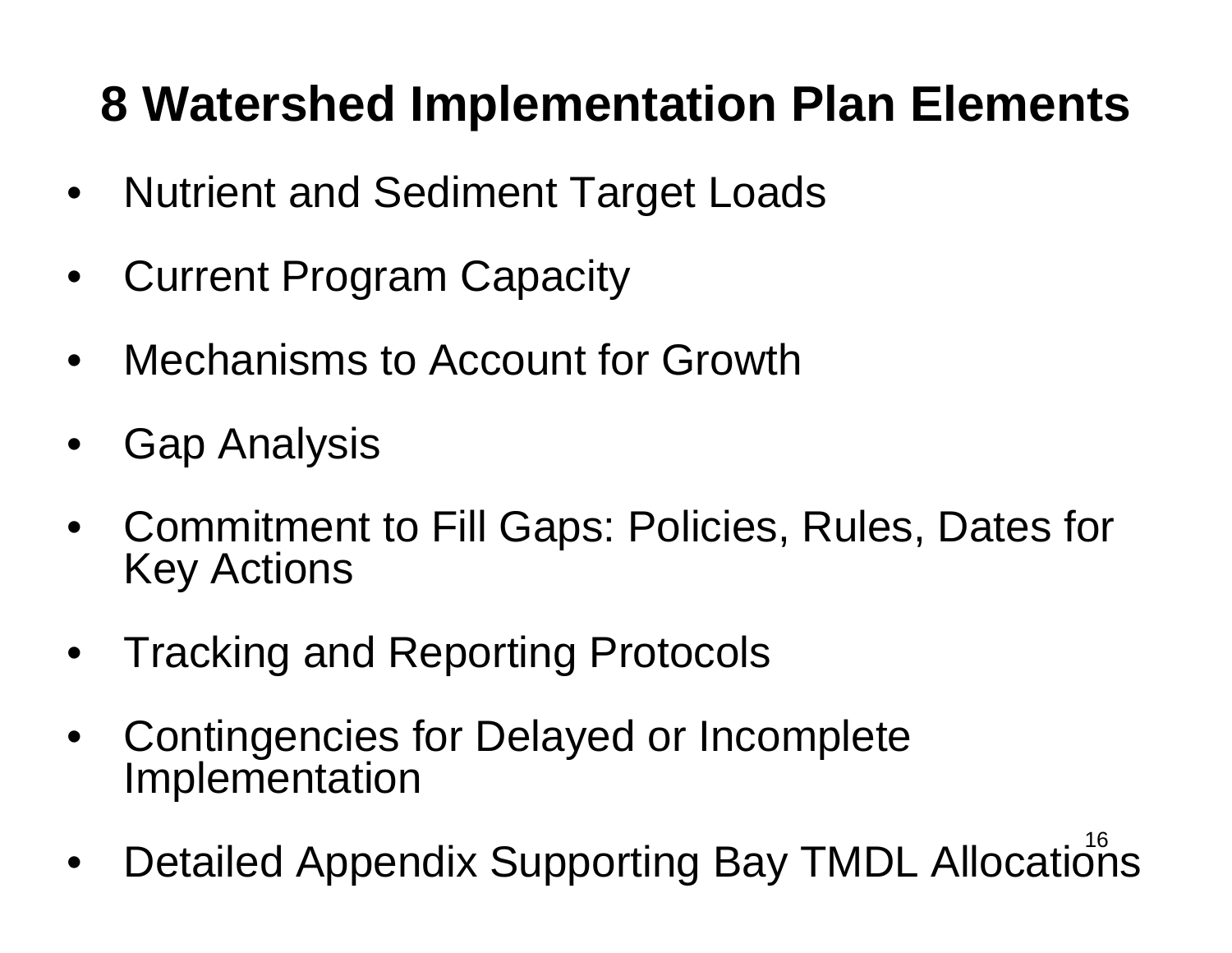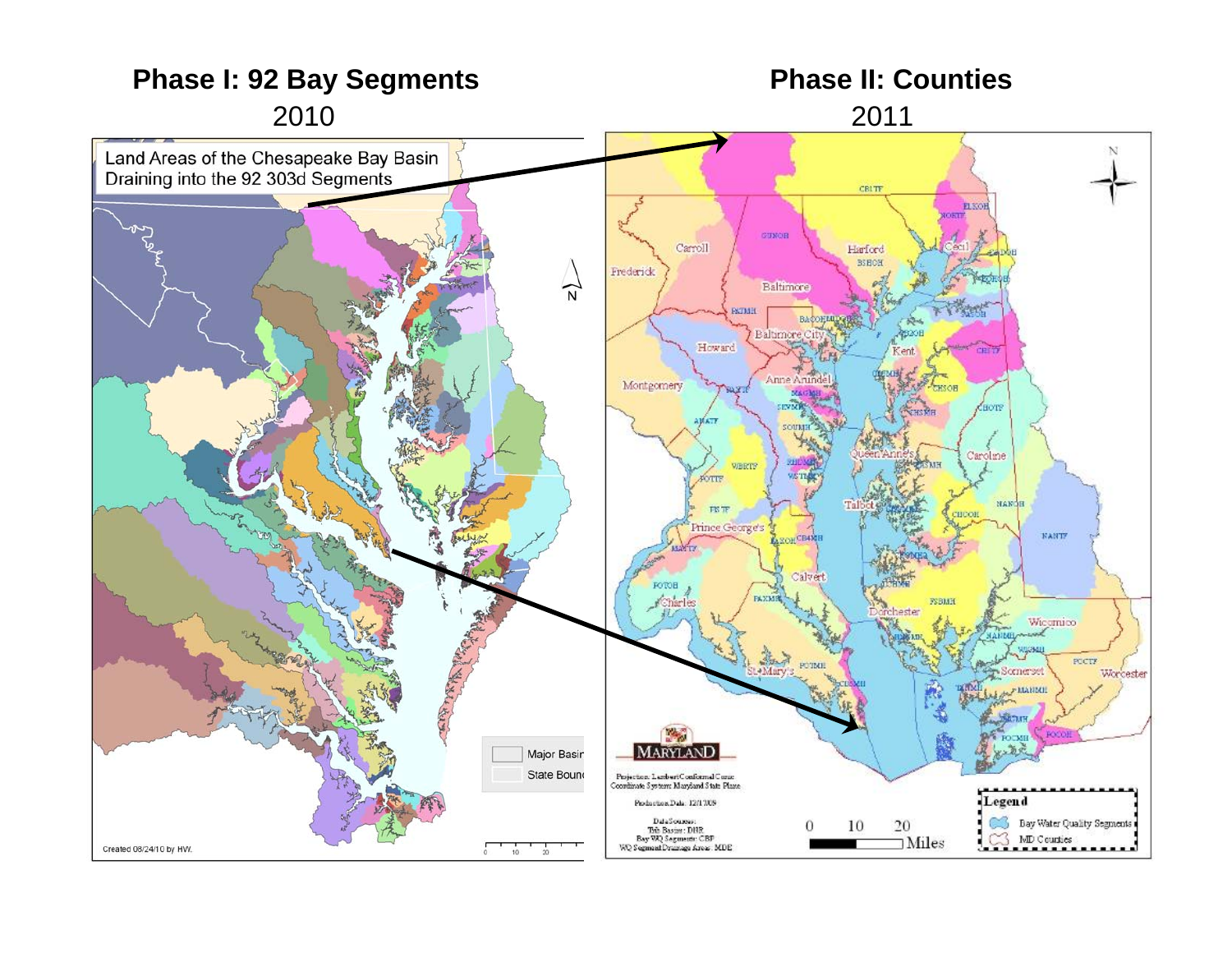## **Agriculture and TMDLs**

- Ensures all sources get their share of the reduction responsibility
- Reasonable assurance puts focus on regulated point sources
- Has lead to efforts to fully account for and credit non-cost shared conservation practices
- Creates the potential for a large marketplace for nutrient trading
- Provides a measure of certainty for producers